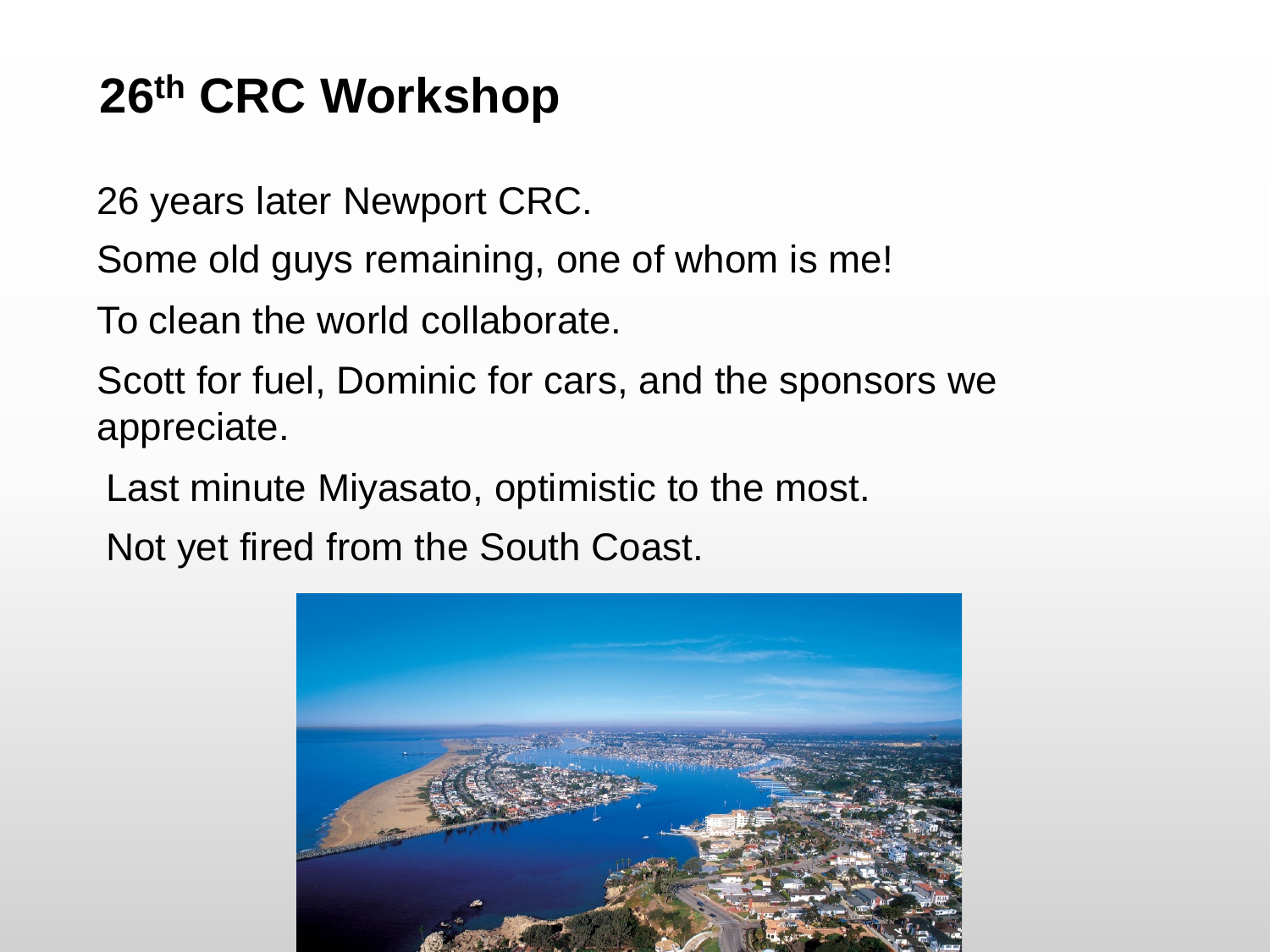### **Emission Rates and Inventories**

Despite certification, 80 g/mi HC is not an LEV.

Gary says we must go there to reduce  $O_3$ .

Eakle gave Henry's sales pitch for SWRI's dedicated EGR with GDI..

Chris and Tom came along, "Give the posters your eye!"

Warila's like Fulper at EPA. They love their logarithmic display;

Which go into a model where Choi did say, We will soon all be OK.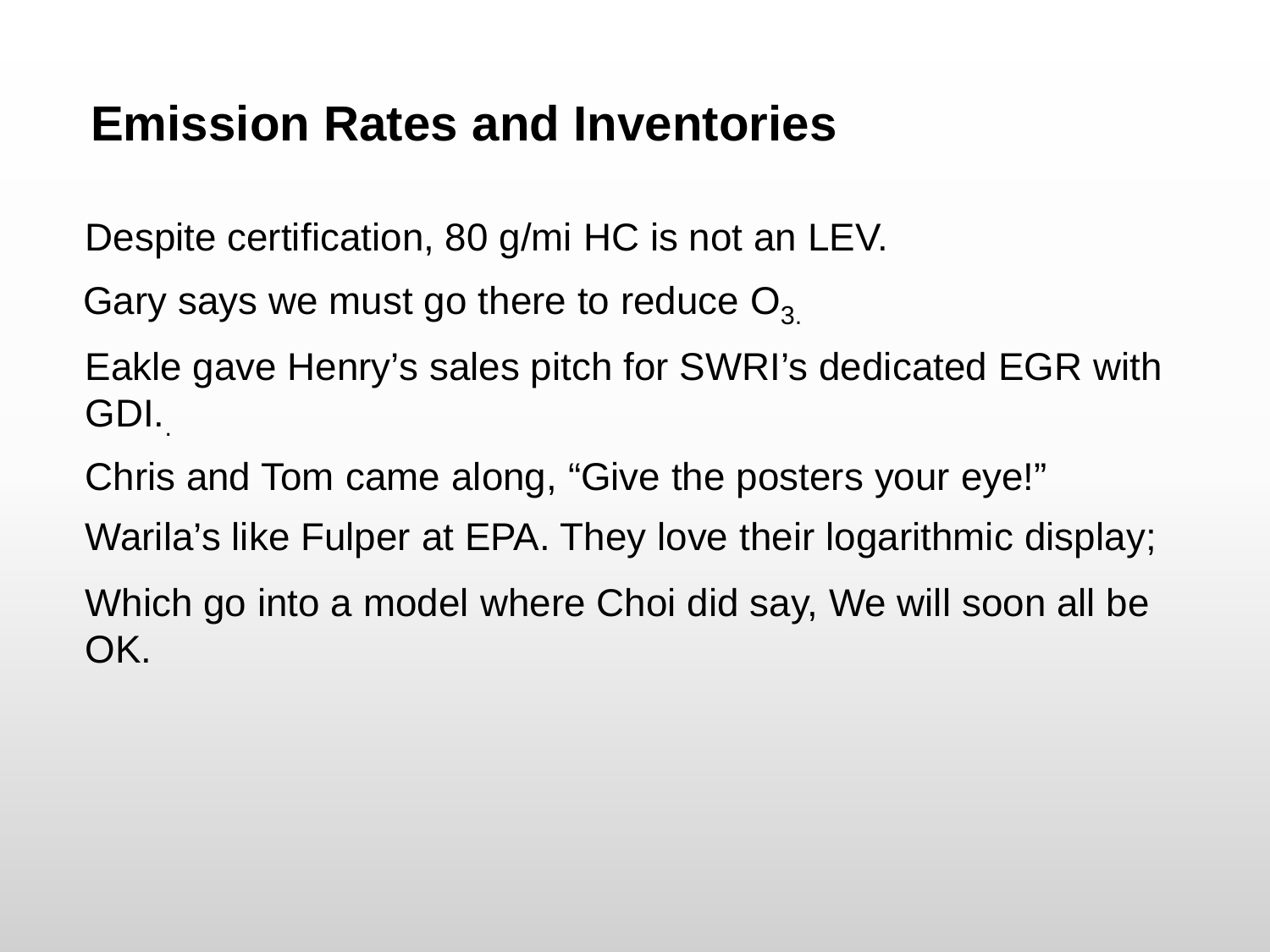If your SCR's cold you get NOx high as we see at the POLA

Kanok from CE-CERT said he sees that every day.

If you care about on-road emissions, 500 valid readings/hr is a reasonable trick.

PEMS is so much slower.

"500 readings per year" is quite OK said Nick.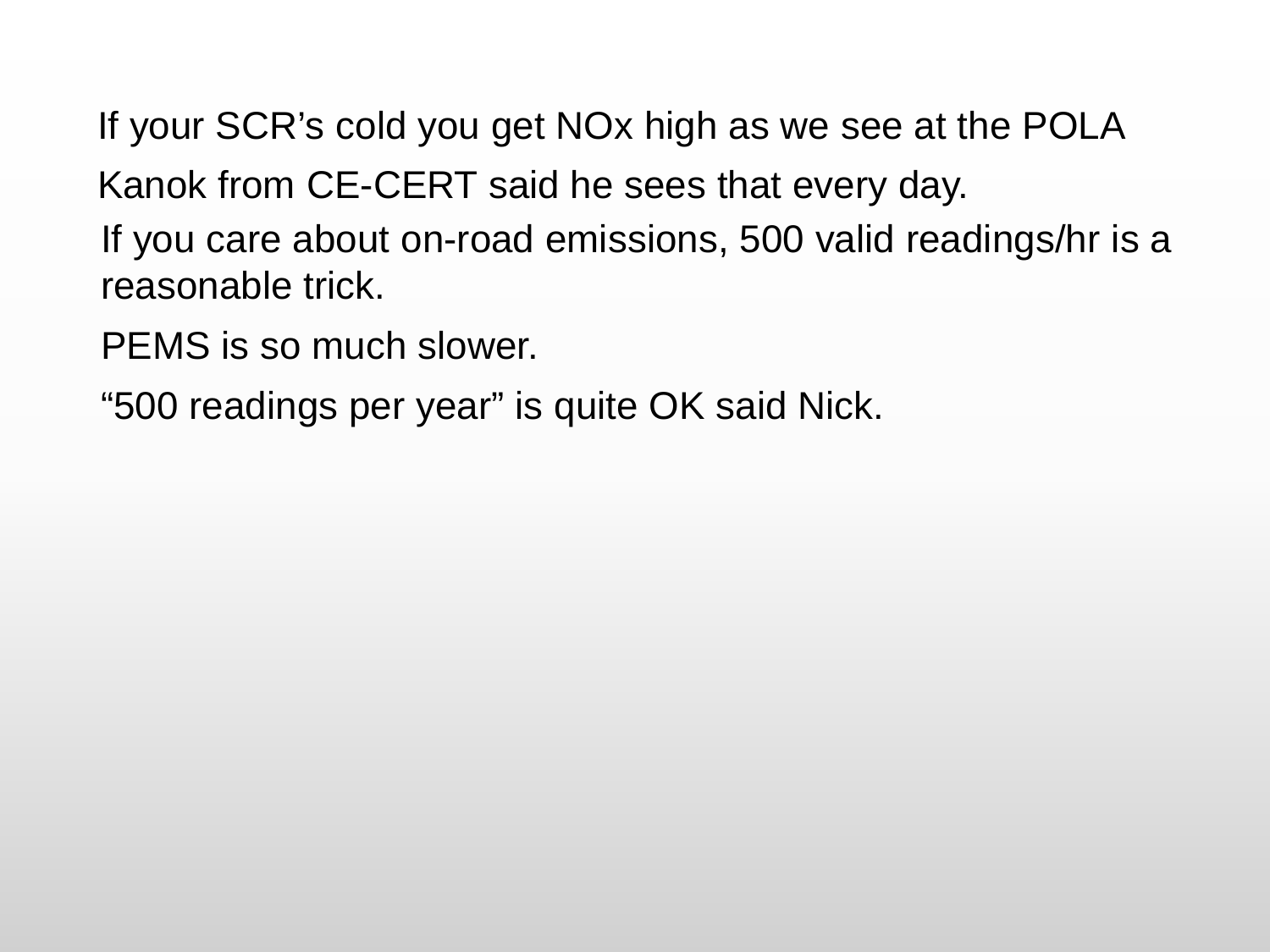## **Off Road**

Robert's 27 diggers – PEMS data look nice fuel based.

Jonas from Volvo's a PEMS user too. Hard to use in haste.

Browning's back on boilers again. The more you look, the more you see.

Yu Jiang's gotten a lower emissions tugboat. Probably not for free.

Kent is straightening out B.C. Thanks for using gm/kg of fuel as a screen.

Sherry from CARB's on a dirt bike kick with stickers of red and green.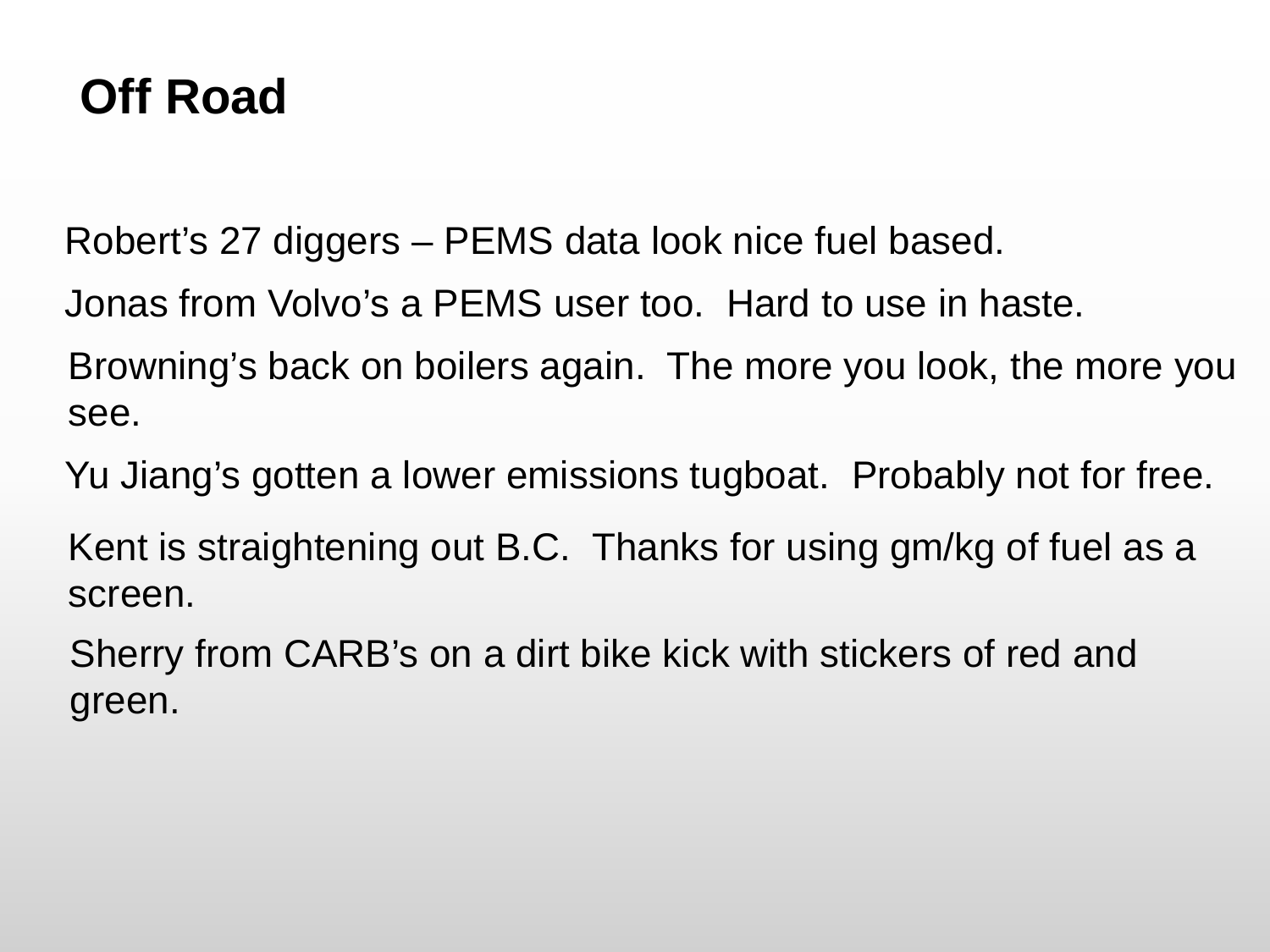## **Particle Emissions: Real World Measurements**

Molly measured more than 5000 HDDV. PN up at POLA and at Cottonwood down.

CARB is polluting California's air by bringing WVU out from their town.

Khalek is really cranking out PN. Lower with heavier fuel surprise.

Aaron's retrofits are really working. Retrofits on the rise?

The devil's whisper is a legal cleat on FTP. Patrick exceeds the speed limit to shake particles free.

Shiyan has one GDI it seems to work quite well but why care about 10mg/mile.

When Chris cooks DPFs in an oven to make you smile.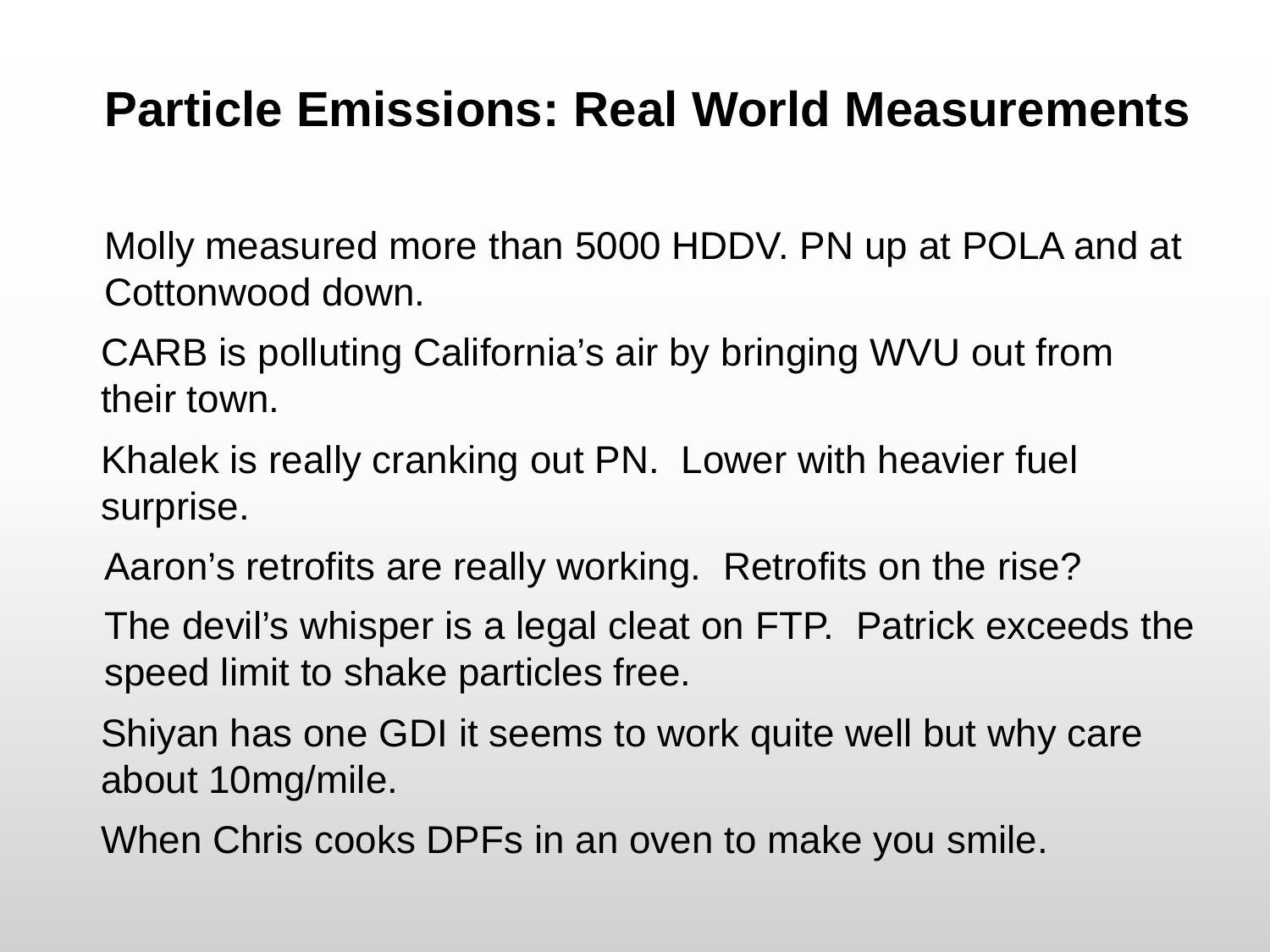Sunset over Newport Bay Quite a way to end the day. Thank you "Endless Dreams" we say.

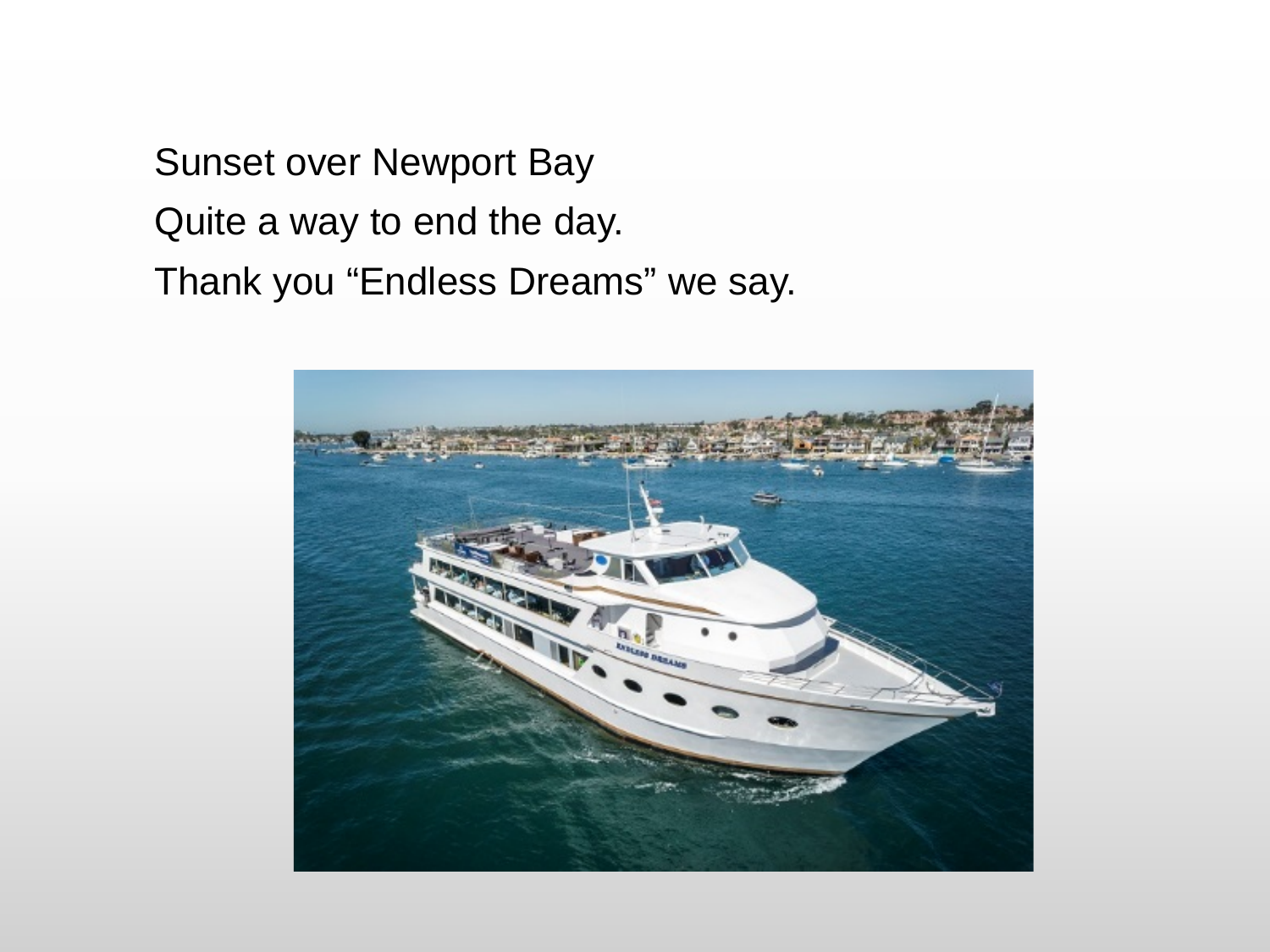#### **Particle Emissions Measurement Techniques**

Kent again; goes through the pain to measure nanosoot.

The health effects (if any) of Matti's acronyms may be moot.

Ville has a new trick for sale. Does not even have an acronym yet!

I heard Kittleson say, "Look at LDSA. It might help our needs to be met."

Marc Besch has a tiny Pegasor. Don't believe his results he's wearing a tie.

Finally SPLAT's got to car exhaust. Alla's particles one by one on the fly.

California's Hu's dreaming of PM improvements more.

Add a single smoking driver and increase PM by 10<sup>4</sup>.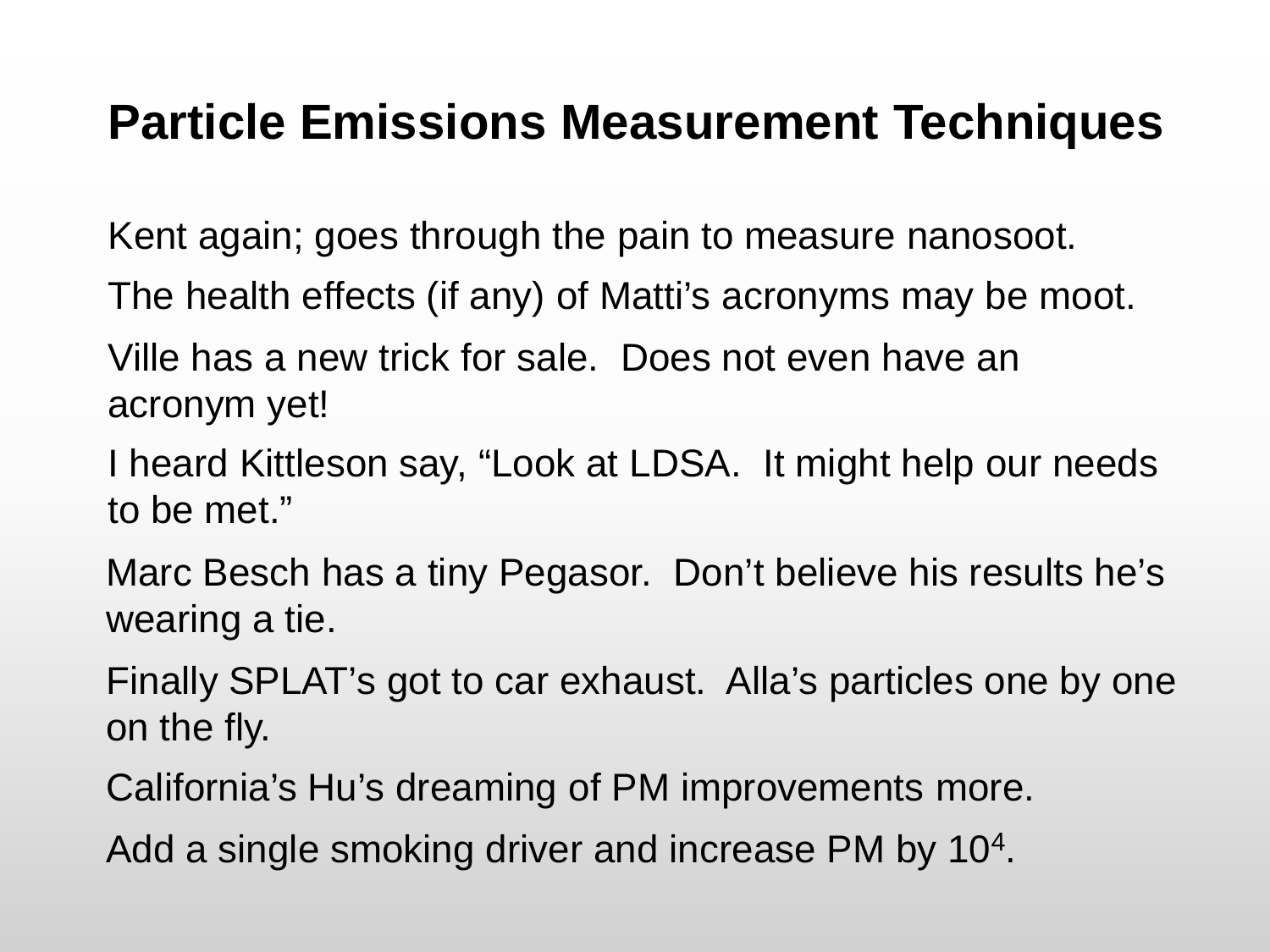#### **Emissions Measurements: Laboratory**

N.G. motors chuck out "natural" gas, best measured by Barbara's MKS.

SVOCs are hard. Butler's naphthalene contributes to the mess. Jacques, thank you for telling us its time to measure  $NO<sub>2</sub>$ Dirk gave his CPK sales pitch for an iNOx which will not do. Mercifully we survived a day before we got a drive cycle new. But that is what we would expect from Pragalath and Saroj at WVU.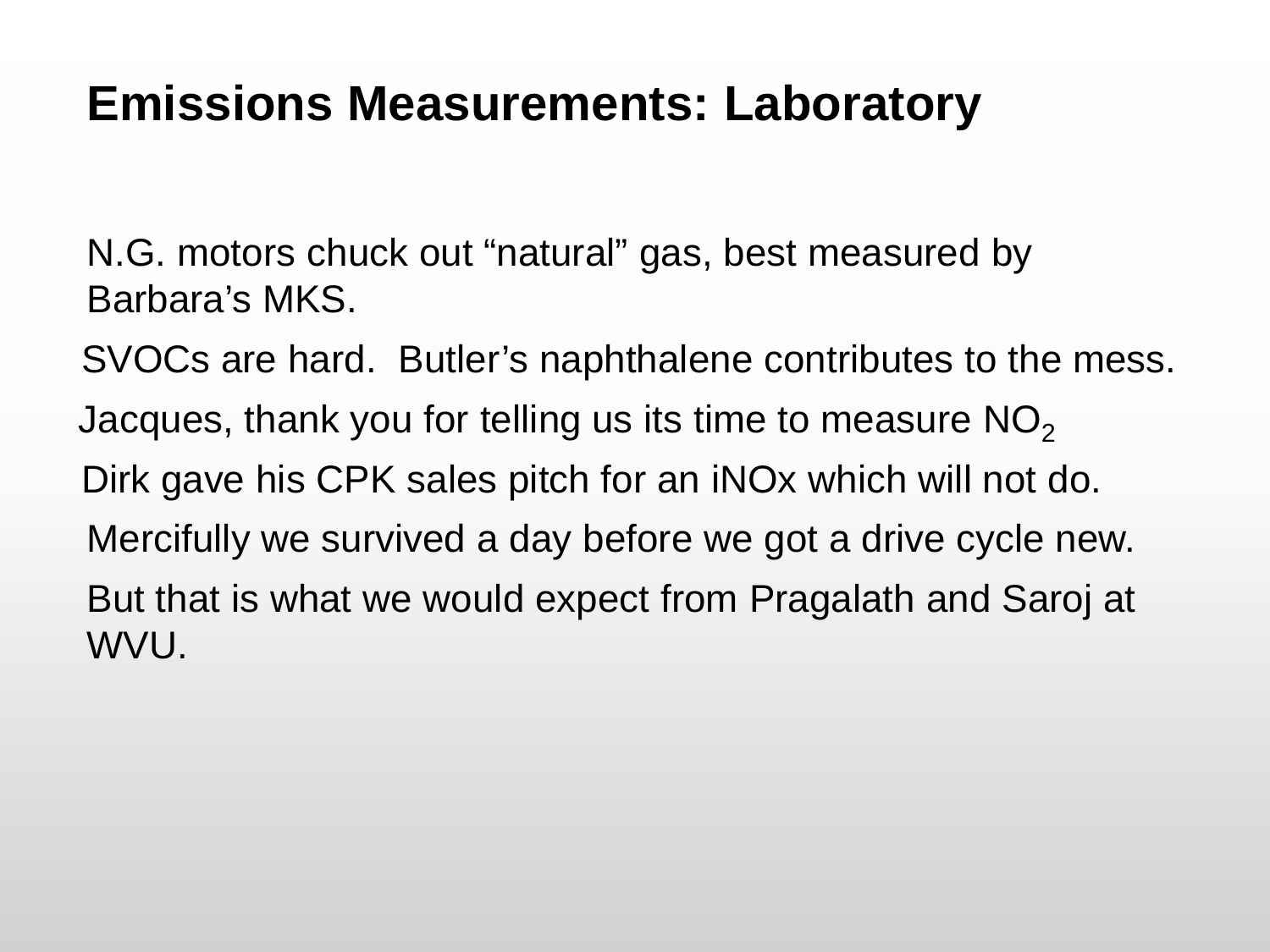# **Fuel Effects and Efficiency**

Unless you want fixing with formaldehyde Georgios' biodiesel looks rather blue.

But better than censored results from Peter Morgan's E94-2.

Late for lunch, Chris Frey's data look OK from pseudo-FTP

Matt's hybridized his linen trucks. Fuel economy is good but  $NO<sub>x</sub>$  increase we see.

CARB's Na is looking at diesel bus and CNG.

Look at all that emitted methane and chucking out  $NH<sub>3</sub>$ .

Maryam for Frey. Hybrid fuel economy is better or worse did she say?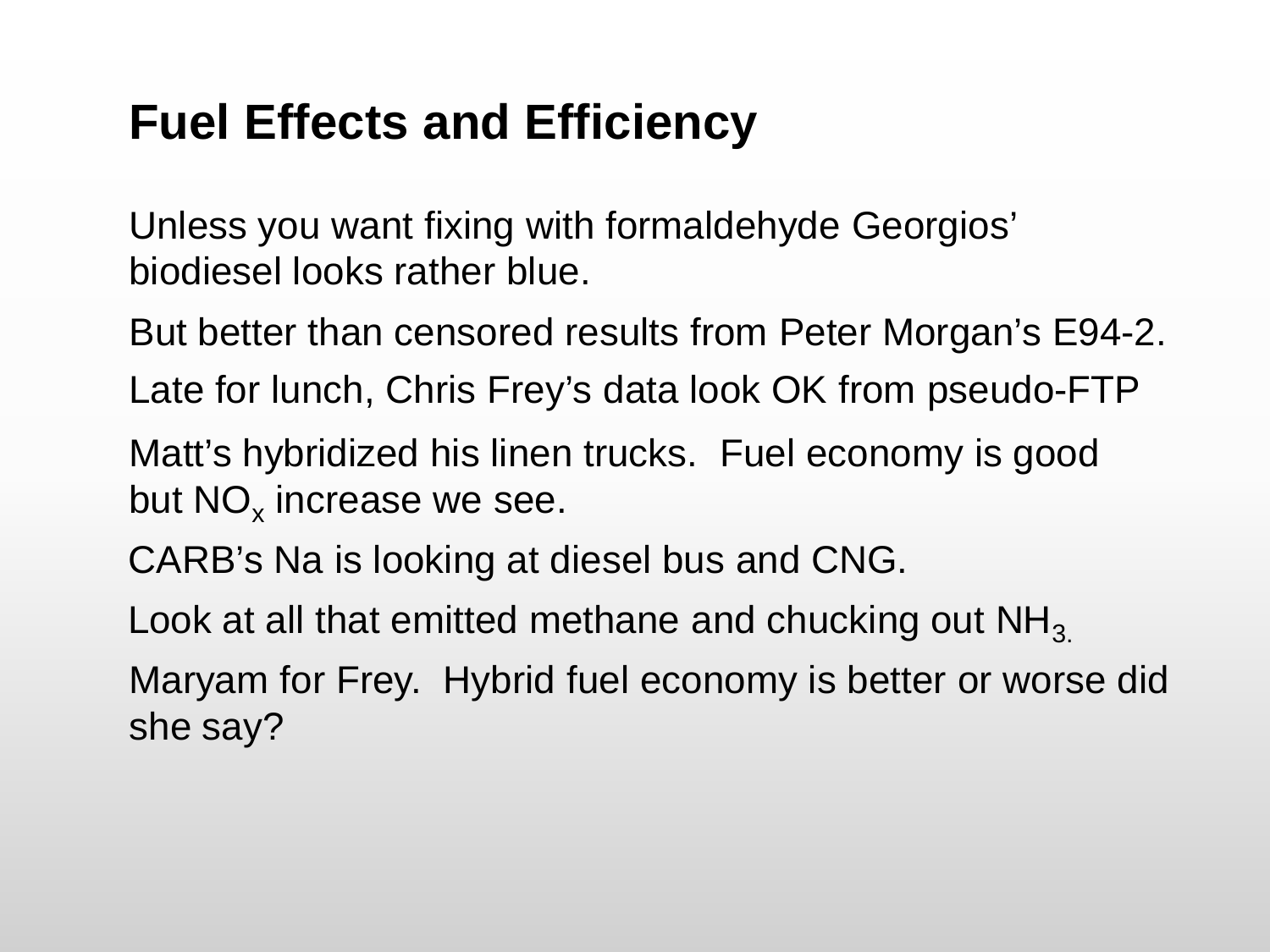### **Emission Control Measures, I/M and OBD**

Pull over Smog checks get a failing score.

Use RSD up front Frank and you will fail even more.

Carl Fulper finds 4 million trips. Differ from MOVES by more than "ignore."

Gurdas has a couple dozen trucks - cold SCR not neat.

Jorn has a few more trucks – cold SCR repeat.

Yoon can get below 0.02 but look like the devil to maintain I speculate.

Just look at the 5000 trucks Molly has seen to date.

Saroj Pradhan's on deck again;

To remove the LNG ammonia we disclosed at CRC in 2010!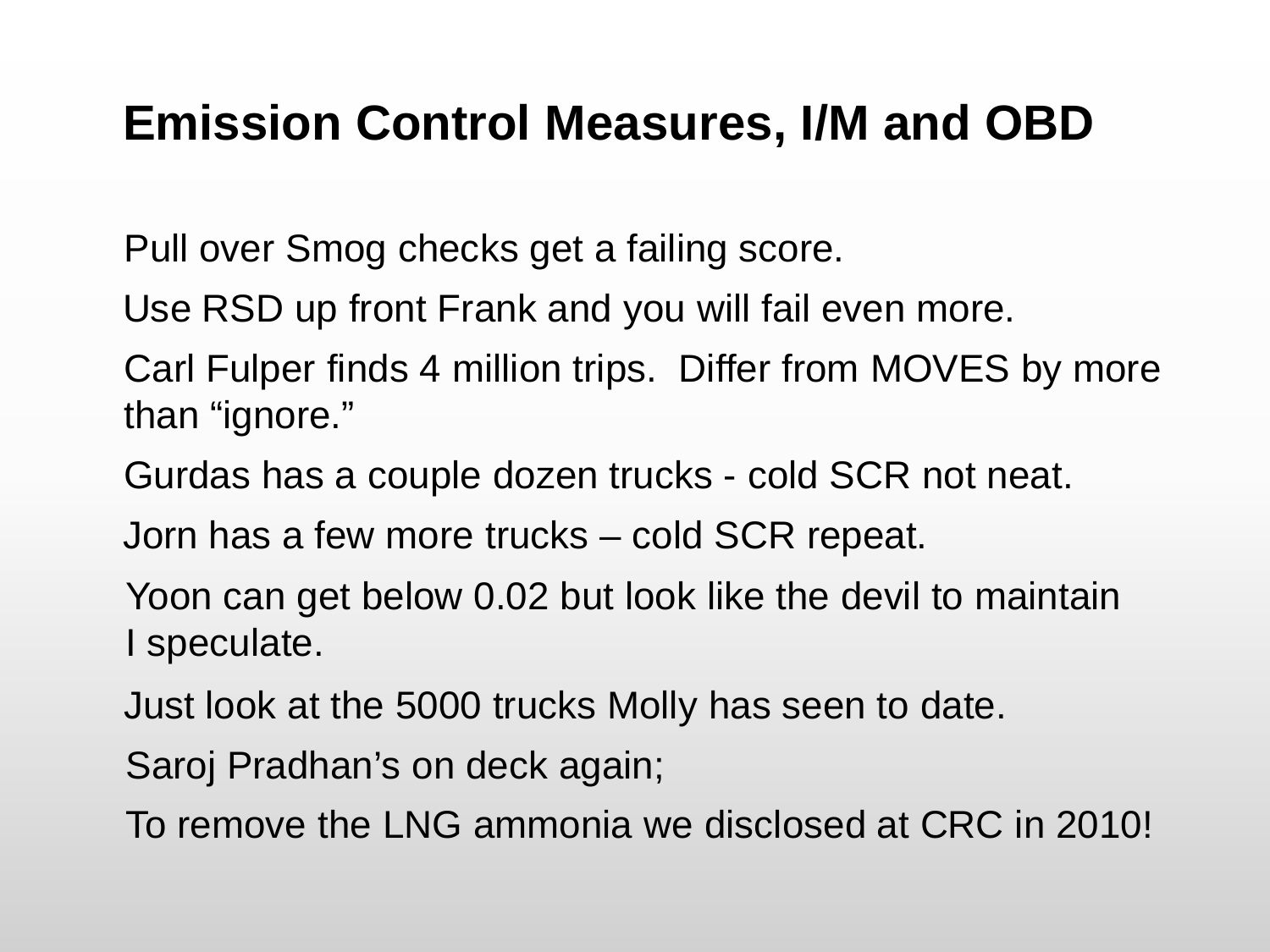## **Emissions Modeling**

Darrell didn't move MOVES very far to 2014A.

Kanok again, new speed corrections. At 90 mph his drivers play.

Carol, many PEMS, uses RSD data too, and speeds for H.K. today.

A new model shootout. Why? The gun is carried by John K.

Roger wants detailed fuel in MOVES. Effects tiny compared to breakage by far

US surplus corn used to feed the world. Now we starve them for our car!

John's SUV came from CARB at a slow rate to tell us that PHEVs are great.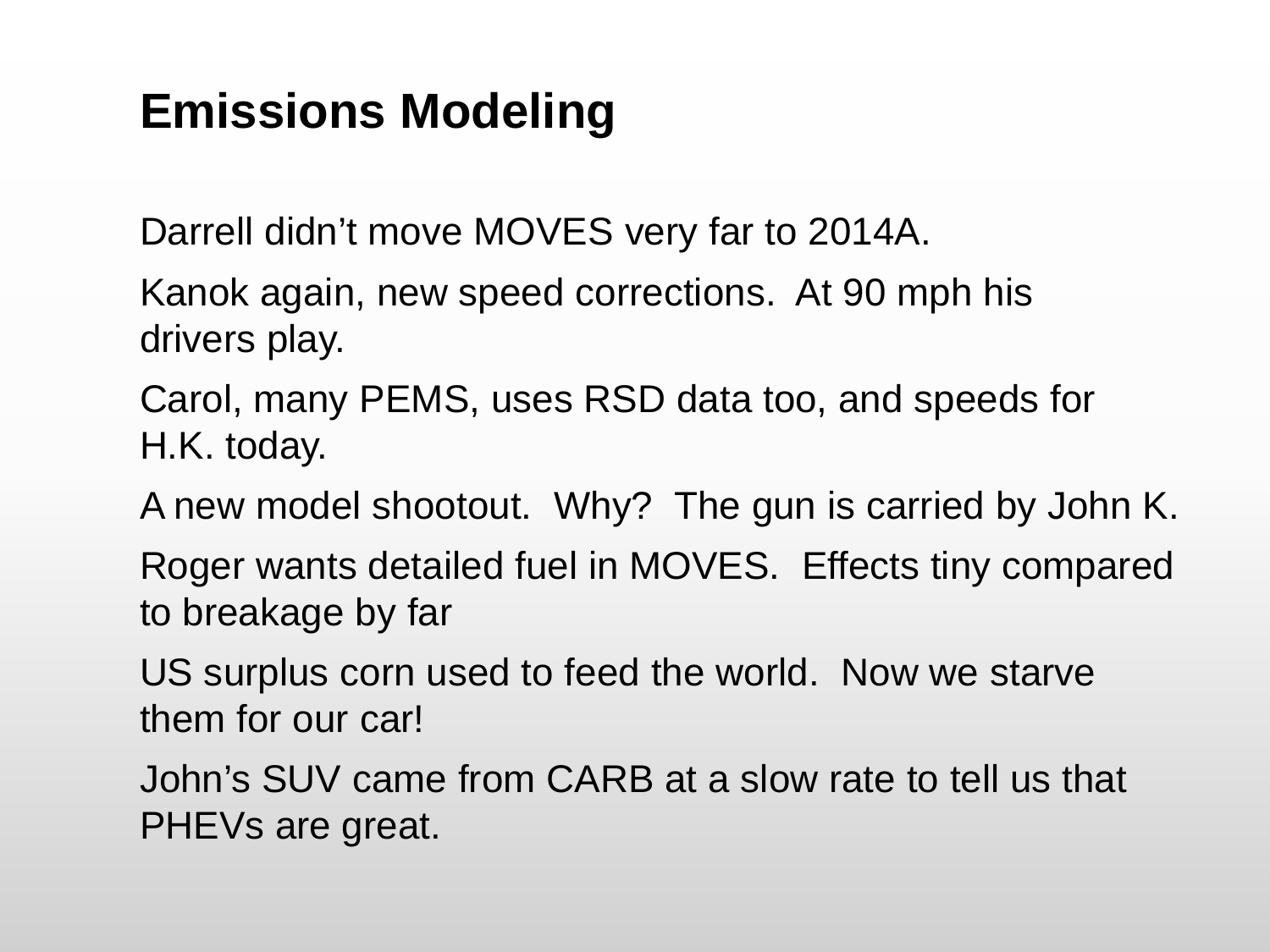## **Emission Measurements In-Field**

Kotz has one good 2015 bus. Gets about 5 mpg.

Yoon has four more good trucks for  $NO<sub>x</sub>$  control on HDD.

Arvind has more authors than trucks and graphs no one can see.

Jesse Tu has three more trucks. How bored can I get with NTE?

Only six authors and seven trucks new. But Berk's wearing a tie too.

We hear the pleads by Karl from Leeds

That an efficient PEMS can meet our needs.

Boies I may be biased but I can see

That the best use of PEMS is to check your RSD.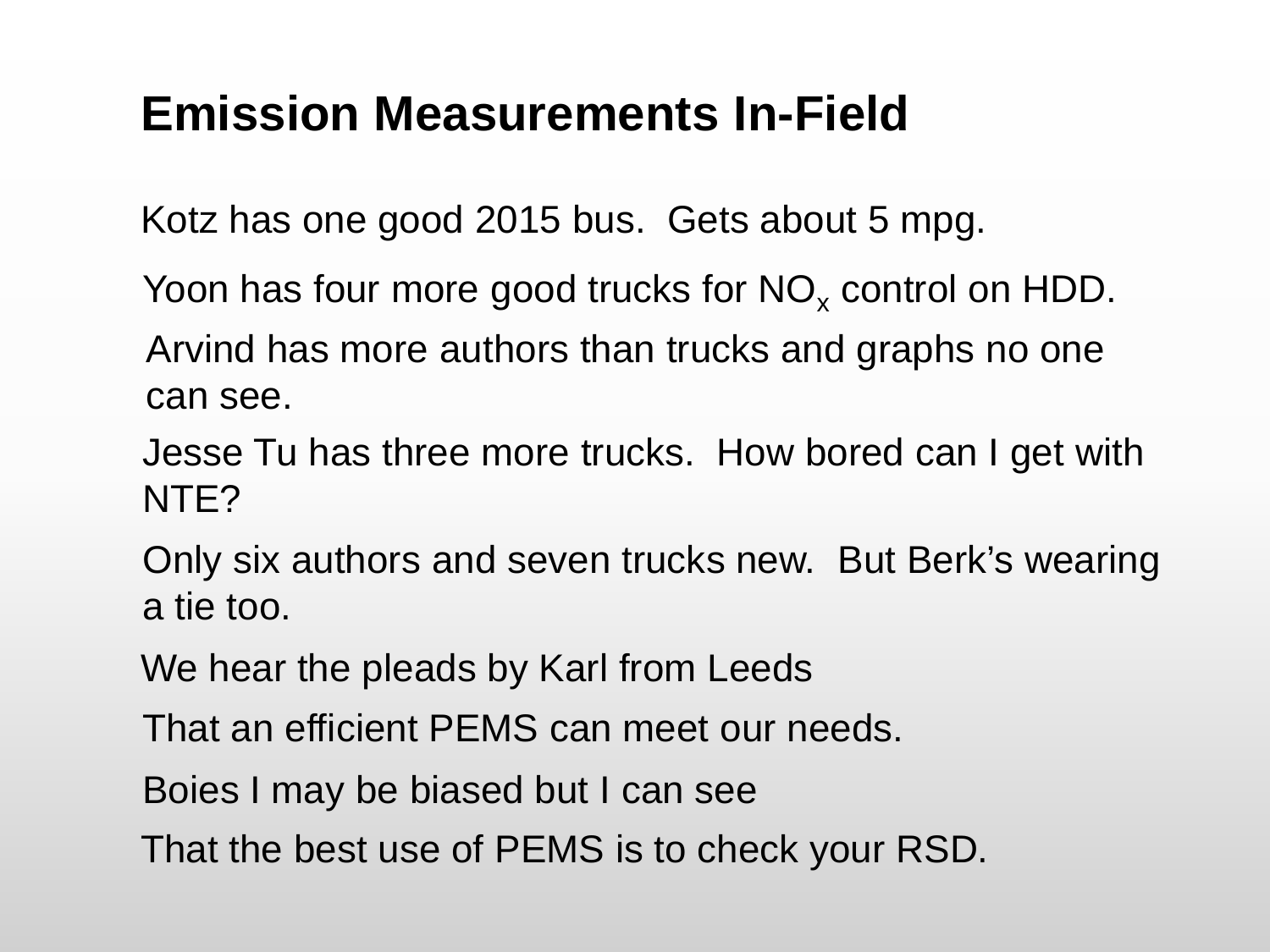"Every kind of PEMS," says Carol Wong, "We use to find polluters in Hong Kong." She has real world data from RSD, Which I one day hope to see "Cold start" Chris is a hard rhyme to try. should Frey rhyme with day or fly.